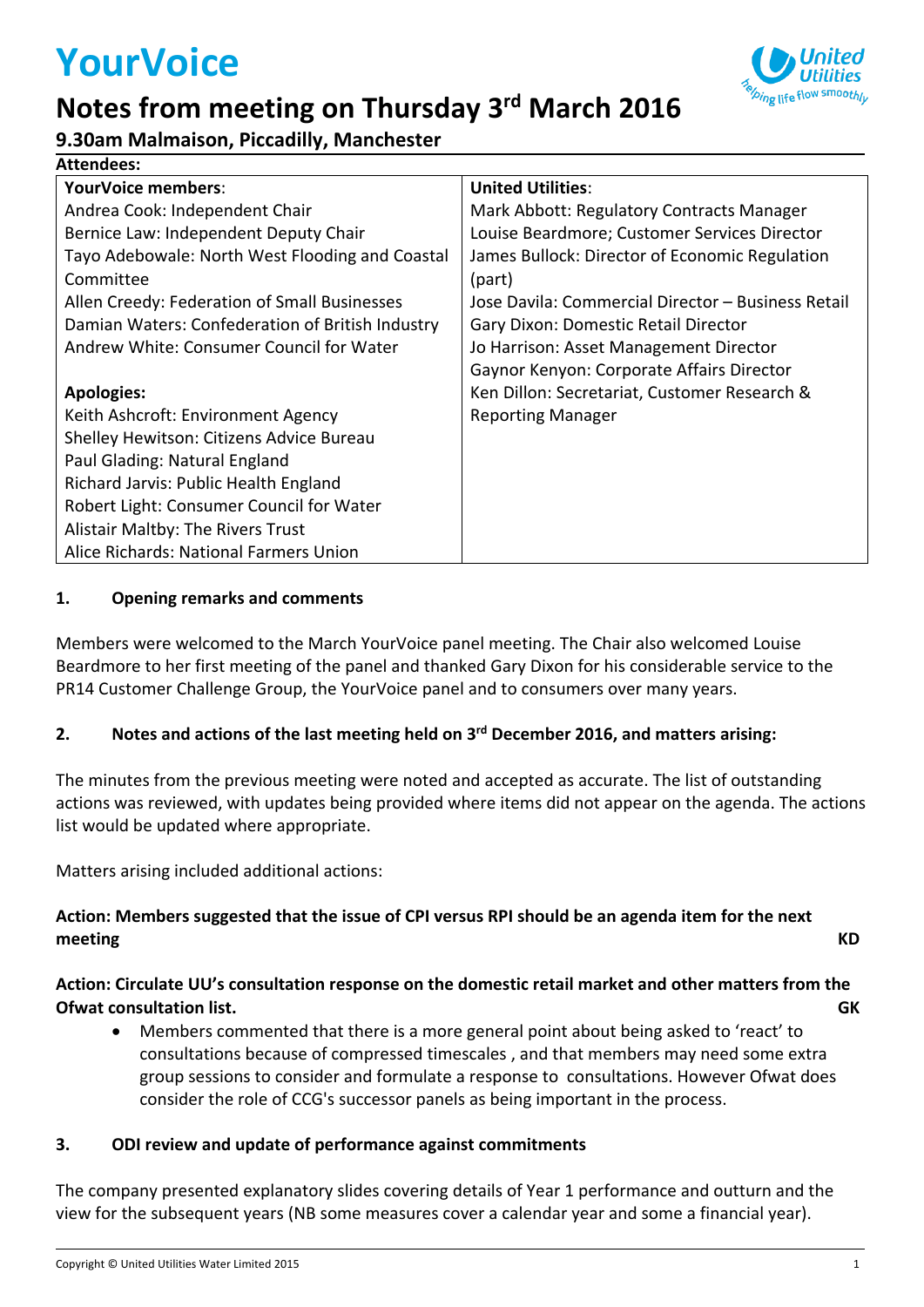#### **3.1 Wastewater performance commitments summary**

The company gave an update on performance against performance commitments, focusing in particular on areas of underperformance which include sewer flooding, bathing and river water quality and maintaining wastewater treatment works. Members asked if the weather had an impact on performance and were informed that it had. The extreme weather event has severely tested operational capacity.

Members asked what aspects were most worrying the company:

- It was noted that the 'maintaining wastewater treatment works' measure is of concern. The Sandon dock development should reduce some of the risk, whilst Davyhulme will remain a concern.
- The Environment Agency is also looking to introduce enhanced measures at wastewater treatment works which could cause the company some issues.
- Sewer flooding will continue to be an issue due to the vagaries of the weather, and the measure will always be demanding.

Members commented that in future, it would be useful if the company could comment on the customer experience impact of any underperformance, especially with the likelihood of increasingly extreme climactic events. This point was considered to be helpful by company representatives.

#### **3.2 Water performance commitments summary**

The company next presented an update of performance for the water division, again emphasizing areas of underperformance, which include average minutes lost, reliable service index and water quality events.

- Performance had been impacted adversely by the Sweetlove situation and the flooding situation in Cumbria.
- It had been a difficult year for water quality events even thought this measure is a real focus for the company. The sheer scale of the recent weather impacts have been unprecedented and difficult to make provision for. The Bolton Sweetlove incident has also had a big impact on UU's SIM score.

Members asked whether there were any lessons learnt for commissioning new plant and the company advised lessons had led to improvements in operational training and recognising the need to optimise dayto-day performance.

There was discussion about the recent flooding, for example in Cumbria and Lancashire where huge numbers of people have been made homeless. The company replied that operationally impact on the organisation had been considerable, with huge efforts being made for recovery and partnership working with the EA. In terms of sewer flooding, some issues with pumping stations had been experienced, and temporary pumping points had been installed. The customer impact, apart from those directly flooded, is that generators will be seen operating in the street and reservoirs may become quite turbid, especially Thirlmere.

Future prevention is about working with others to manage impacts.

- All parties need to look at catchments as a whole.
- Upland catchment management is very important and the long-term benefits of proper management need to be demonstrated.
- Managing reservoirs should be in a dynamic way to provide more flood storage, balancing risks against availability of drinking water supply.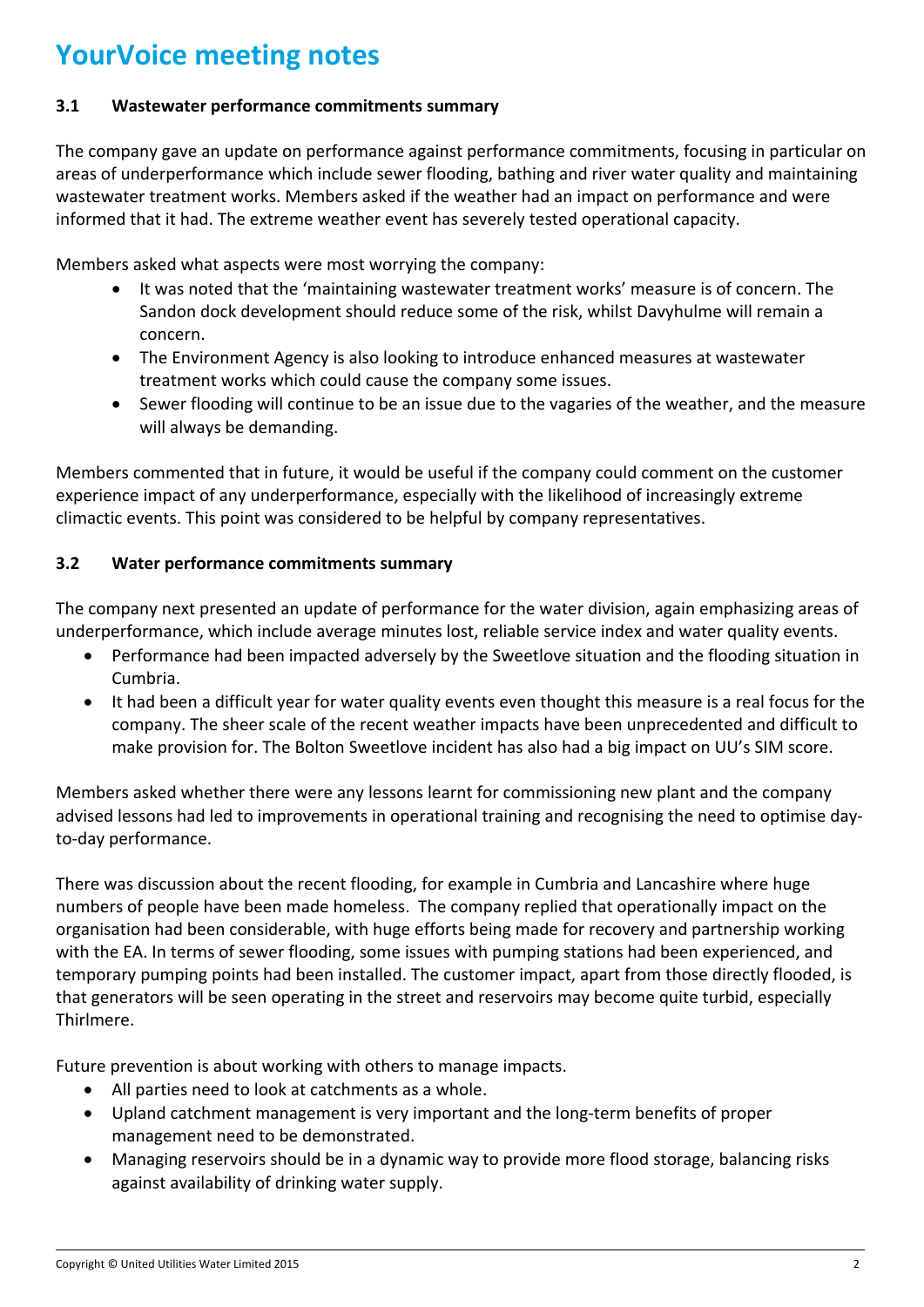Members commented that a large piece of work is being carried out by Water Minister Rory Stewart, convened as a Task and Finish group, with businesses and communities which need to become more resilient to extreme weather events. The group will meet by the end of April. The aspects being looked at include:

- Immediate response.
- Embedding resilience in day-to-day experience; for example insurance.
- How can homeowners and businesses access information on resilience.
- Identifying what certification framework will make buildings more resilient.

A pilot scheme will be trialled, with funding put in to eight properties that will be made more resilient to extreme weather using practical on-the-ground measures. The properties will be monitored over time to observe any differences in performance against weather events.

#### **3.3 Household Retail performance commitment summary:**

The household retail areas of underperformance were summarised which include Service Incentive Measure (SIM) scores, and the number of Free Meters installed

SIM – the score has been heavily impacted by Franklaw and the flooding in Cumbria this year and is probably not now recoverable at the level the company had anticipated. The company now predicts that the upper quartile performance is a risk and that second quartile performance is more likely, with the focus on doing the right thing for customers. Underlying performance and stage two performance is good and on track.

Free Meter options – Performance on this measure has picked up after main billing but is still not on target. The company is targeting people on very high Rateable Values with the promotion of free-meter installation, but has had very low take-up.

Members asked why customers do not want to go on a meter, and the various reasons where discussed. Members also asked about industry performance on meter installation, and it was acknowledged that similar trends have been seen by Northumbrian Water and Yorkshire Water.

During discussion, members commented on a billing leaflet about ways to save money that was received, but which was difficult to read, with the link to the website link being particularly small. Members also commented that there is a good emphasis in the leaflet on what can be done to save money. The company noted this and mentioned that it is actively working on communications in this area and recognised that improvement was needed.

#### **4.0 Franklaw update**

The company presented an update on the Franklaw incident, focusing on the status of compensation claims, and the feedback from the customer research study on the impact of the event.

An update on compensation claims was given by Gary Dixon:

- Number of claims for additional compensation: 353 settled, 42 pending consideration, 84 denied, 271 awaiting further information, and 10 abandoned.
- The profile of the claims where the company is awaiting further information are quite old, and it is continuing to be proactive in prompting customers to provide this information and offering the help of accountants where appropriate.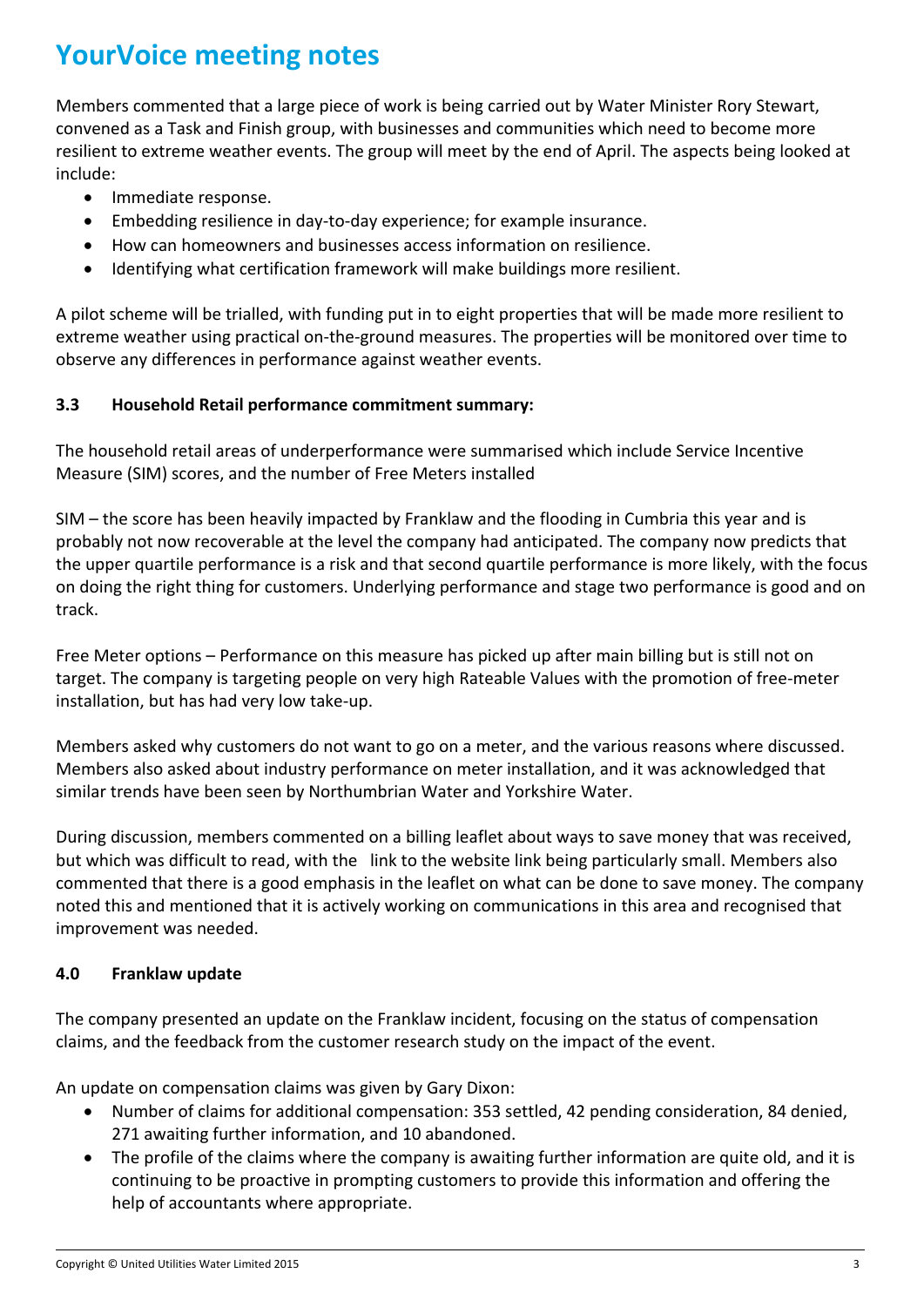- A total of 269,000 domestic customer cheques had been cashed, with around 13,000 remaining uncashed – and, again, UU has been active in trying to resolve this, with multiple attempts to prompt these customers to cash their cheques
- Around 7,000 customers have been contacted by customer service staff, resulting in just over 1,000 cheques being cashed.
- UU is now considering donating any residual funds allocated as compensation, and left unclaimed, to a charity or a community project. Following a discussion with members UU agreed to put any remaining uncashed monies into a community fund. However, if contact was subsequently received from any customer who had not cashed their compensation cheque, it would be honoured.

A sum of £1 million plus the value of any uncashed cheques was discussed and members suggested that an appropriate course of action would be to donate this to the Lancashire Community Foundation.

It was noted that it is important to understand customer views of the event and the company had commissioned research in order to do this. The feedback from the customer research was then presented. The key message is that customer opinions on reputation and trust have not been greatly affected. However there are some lessons to be learnt, particularly for business customers, where it can be seen that tailor-made communications are required in order to address their concerns.

#### **4.1 Customer satisfaction**

The company presented the ways in which customer satisfaction is measured, for example brand tracking survey, monthly customer satisfaction survey, and 'Rant n Rave' comments received from customers who had an interaction with this. If customers score the experience either one or two (meaning poor service), they are contacted to find out what could have been improved.

It was noted that the company uses a variety of measures for customer satisfaction and has made considerable progress in improving the customer experience. The Brand Tracker "Love Ladder" and retail competitor ranking were seen as particularly useful.

#### **4.2 Priority customers**

The company presented on how services are being tailored to deal with the needs of customers in vulnerable circumstances. This had been a key message from a recent Ofwat seminar where there can be an impact on people at various stages in their life cycle which can make them vulnerable – ill-health, unemployment, bereavement for example – and which make come to an end. The company is planning to roll out new Priority Service arrangements (replacing the current ExtraCare service) to customers across its operations from May this year.

The company will train agents how to identify 'the suffering silent customers' who may have unvoiced needs to understand whether these could be helped in a similar way.

- There are increasing numbers of asylum seekers in the north-west, and language will be a particular challenge.
- Each of the five local authorities have dedicated departments to deal with third sector, which is considered an example of best practise.
- It is important to understand that customers own their own vulnerability, so recognising that people will have changing and dynamic needs is necessary.

Members commented that the new changes were hugely positive and very consistent with the way in which Ofwat is looking at customer engagement. It was noted that future Ofwat SIM surveys may include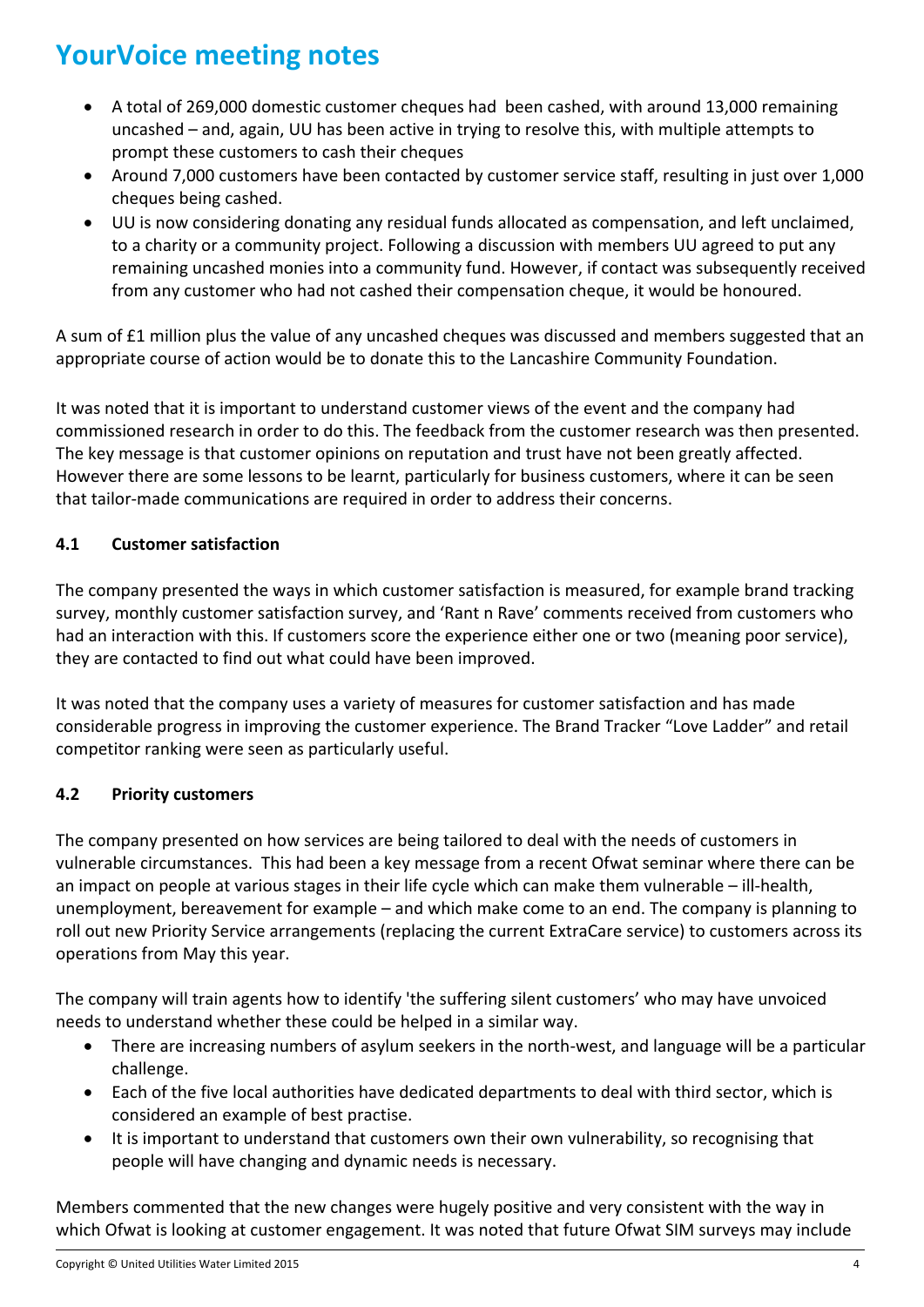aspects about customer vulnerability in the question set and members asked whether which data sharing opportunities could be pursued to enhance the customer experience.

Members asked how success would be measured and were advised that hard measures such as the number of people registered could be used, and service satisfaction would be separately measured for Priority customers so that the company can isolate these customer responses.

#### **4.3 Customer segmentation**

The company provided a presentation on customer segmentation. The key points were:

- The organisation is moving rapidly beyond simple cash account management.
- It is aiming to be more proactive, for example in offering paperless billing and moving to a 'the next best action' approach as part of the customer experience program to target appropriate services at the right intervention.

A video of case study examples was shown and members asked the company to review its procedures to ensure practice matches expectation. It was also noted that aligning language used with other utilities might be helpful. The company noted this and stated that it needs to ensure that it doesn't stereotype customers.

#### **5.0 Subgroup reports – non-household retail price reopener**

The chair of the subgroup introduced an update from February's meeting and indicated to the panel that quantitative customer research is the next step in customer engagement.

The company noted that the members of the subgroup had been involved in formulating the questionnaire material and were welcome to take part in the pilot testing that was due to take place in the next few weeks.

The subgroup had been requested to provide a report on engagement and that this needed to coincide with the business case submission to Ofwat in July. It was expected that the first draft of the report would be presented at the next main meeting in late May/early June.

Members asked whether the proposed joint-venture company of UU and Severn Trent would need to accept the research done on behalf of United Utilities Business Retail. After discussion, considering Ofwat deadlines, potential CMA decision timescales and other factors, members concluded that the panel will have to ignore the joint-venture activity and proceed as it was before.

#### **5.1 Subgroup reports - customer communication & reporting**.

The chair of the subgroup highlighted that the subgroup had met to look at regulatory reporting and governance arrangements for the YourVoice panel. It was suggested that the panel might use a company such a Populus to reinforce independent assurance of the panel's performance.

Members asked whether there was a collective idea of what it would see as success. Reference was made to the terms of reference, and that how much time the panel spent in discussing and challenging the company could be ways of demonstrating success.

Members noted that the forum is a two way method of hearing about and influencing future plans. It will look at issues that are raised by the constituent groups and consider the degree of influence it is asserting.